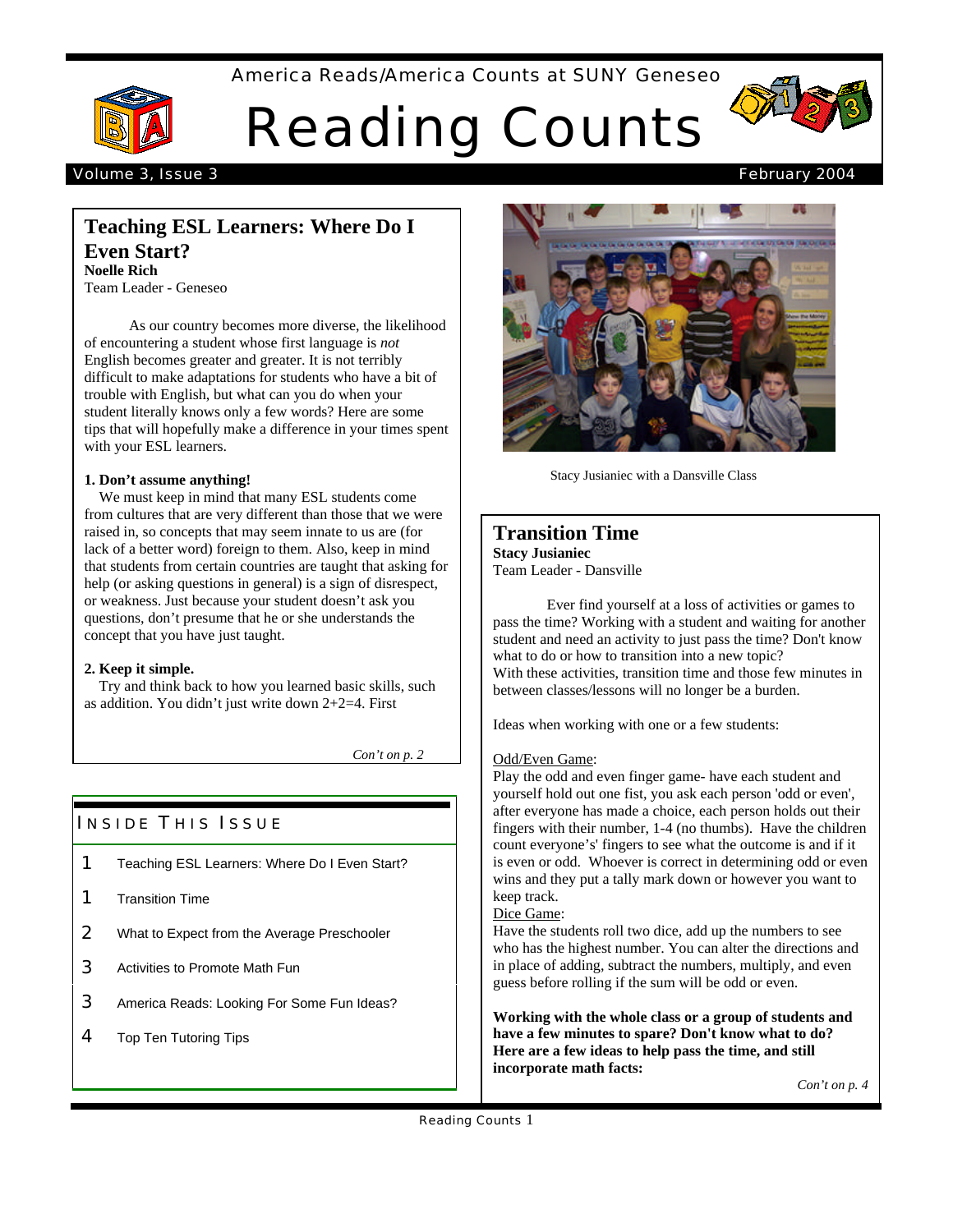## **ESL,** *con't from p. 1*

you had to learn how to count, and then you had to learn how to write numbers, etc. Likewise, you would not expect an ESL learner to be able to read a Dr. Seuss book until they knew their alphabet and letter sounds. Make sure your lessons are broken down into the smallest possible steps.

## **3. Make good use of pictures.**

 Cards that demonstrate pictures of actions, concepts, or things can be extremely helpful to ESL students. If you are trying to explain an idea, images are sometimes much more effective than words. On that same token, students can use the pictures to express their thoughts as well. They may occasionally forget how to say a word, such as "drink", so a picture of a drinking fountain at their disposal can be a lifesaver.

#### **4. A few obvious ones.**

Try to remember that most ESL students are particularly nervous about speaking in front of people, which explains why they may seem very shy at first. It is your responsibility to create an environment where they feel safe enough to take risks. Be positive, and look for success in small measures. Also, pay close attention to your own speech patterns. There is no need to speak louder when addressing an ESL student, but you will want to make sure that you speak clearly, and if necessary, slower than you would with a native speaker. Lastly, try to limit your usage of colloquial expressions that may confuse a non-native speaker; there will be plenty of time for them to become more familiar with our language's idioms once they are more comfortable with English.

A few helpful websites: http://iteslj.org/questions/

http://www.lingolex.com/userpages/Ernie.html



## **What to Expect from the Average Preschooler**

#### **Julie Calingasan**

Team Leader – Preschool programs

Children three to five years of age are typically known as preschoolers. This age is a time of growing independence and learning. Preschoolers are learning to use their bodies and understand the world around them. Anyone who has interacted with a preschooler would agree that they are very busy and active individuals.

When playing and interacting with the preschool child, we should understand what to expect from their unique minds. All children are different in what they can do and what interests them, but they all develop along a common path. Most children of this age:

- learn through their senses (such as: smell, taste, sight and touch)
	- can hold a conversation with you
	- are curious about everything
	- need to move
	- want the company of other children
	- like to join in and do what you do
	- revert back to toddler like behavior (ex. thumb sucking, crying, hitting, baby talk) when they are shy or upset, especially in new situations

Below are several lists of common characteristics you will find in a preschooler concerning growing/moving, expressing feelings, talking and thinking, and being with others.

Growing and Moving:

- gain greater control over their movements as their bodies change
- do not like sitting or standing still for long periods of time
- need outdoor physical activity everyday
- some children may seem a bit clumsy or uncoordinated; sometimes there is an obvious reason

Expressing Feelings:

- instead of crying when they are upset, they may tell you how they are feeling, be very quiet or cling to you
- learn new ways of handling situations by watching older adults
- emotions are usually extreme and short-lived, need to be encouraged to express their feelings with words

Being with others:

- sharing, playing, talking, saying their names, saying goodbye
- need the company of other children

*Con't on p. 4*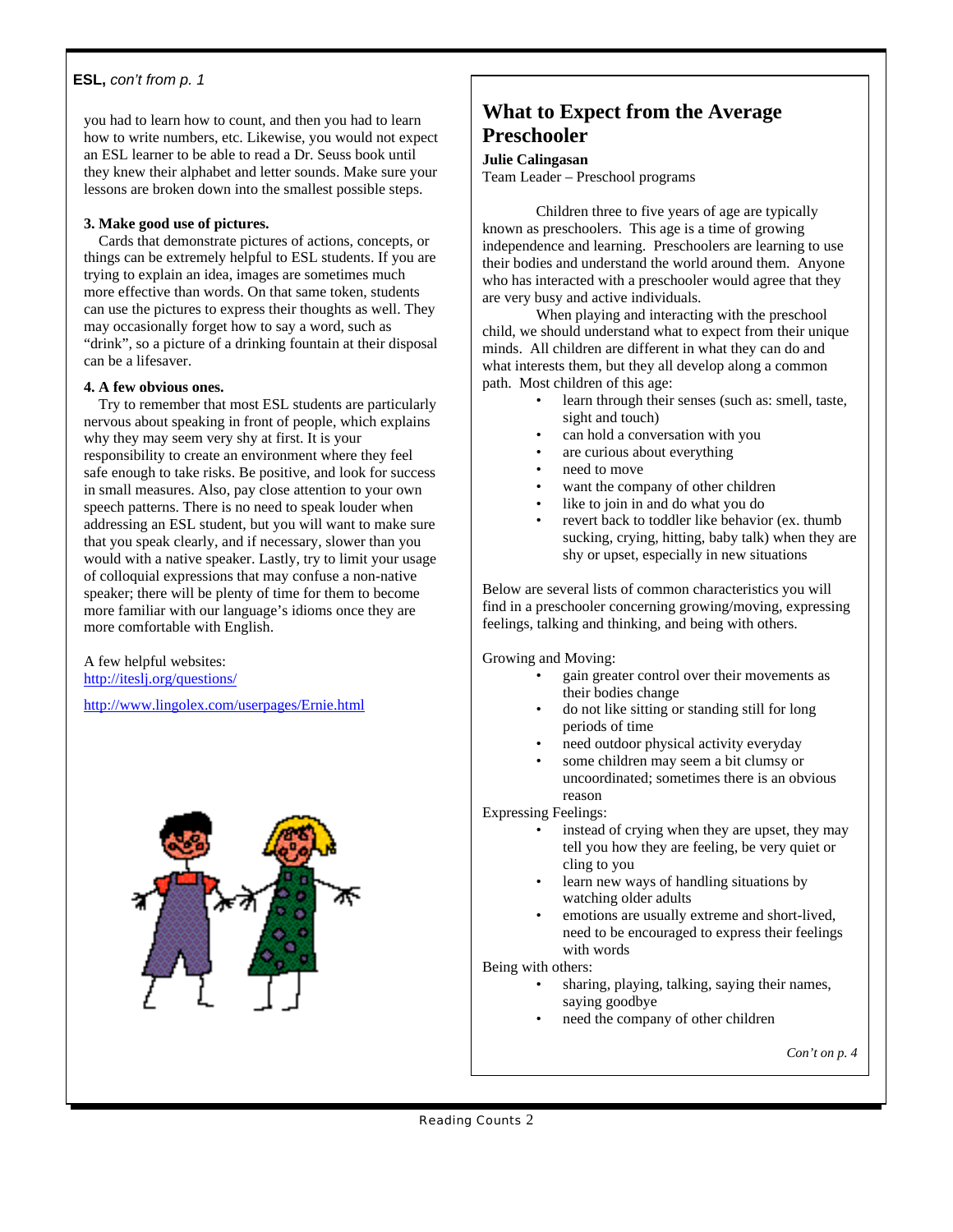## **Ideas and Activities**

## **Activities to Promote Fun Math Emily Tatar**

Team Leader- Avon/Perry

Math seems to be a subject that young students learn to either love or hate. As tutors, we can give students a break in their day to learn or practice math skills in several different ways. Students tend to remember skills that they had the most fun with. This is why it is relevant for us as tutors to present students, who love *and* hate math, with the opportunity to play fun games that assist in learning essential math skills. Offering a prize for the winner provides great motivation for the child to pay attention and actually do the activity correctly. Here are a few different activities that will stimulate math fun!

- 1) *Adding "War":* This game is similar to the card game "War". The only difference is that you have adding flashcards as your playing cards. The greater sums of each problem are the winners. If sums are equal, a war takes place. This can also be done with subtraction, multiplication, or division cards for different grade levels.
- 2) *Place Value Bingo:* If practicing ones and tens place values, the number selected is a number with a tens place and ones place. Ex) 54…the student can put a marker on their board in either 5 tens *or* 4 ones. This provides practice for recognizing specific place values. This could also be done at higher level with different place values in decimals.
- 3) *Hershey Bar Fractions:* Giving each student a Hershey's Chocolate Bar (with divisions) is a good introduction to fractions. It is a hands-on way to get students to understand and practice what 1/2 or 3/8 looks like. Hershey's Bars can also be used for adding, subtracting, multiplying, or dividing fractions.
- 4) *Reading Recipes:* Use simple trail mix or snack mixes with different fractions of ingredients. This allows students to add/subtract certain ingredients from the recipe. They can keep this snack after successfully filling the recipes requirements. Fractions seems to be a difficult concept for kids of all ages to grasp, therefore, several different ways might help them to truly understand fractions.

## **America Reads: Looking For Some Ideas?**

**Laura Amidon** Team Leader- Livonia

I am sure all of you are coming up with wonderfully creative and effective activities to use with your students, but just in case you need a little help, I would like to talk to you about a few resources and activities that are also beneficial to use.

The internet is a wonderful resource for teachers to use and a large component in the classroom today. It is especially relevant for students to work with computers in school because there is a large number who are accustomed to working with them at home. Even if a computer isn't an everyday tool for students to use at home, they should have all the opportunities to use it in their classroom. An exceptionally wonderful website to use is www.toonuniversity.com. Although some areas require a membership, there are other games and stories that do not require this. When you enter the website, choose the subject you would like to work with and then the grade level. There is an array of wonderful, interactive games and activities for students to work with. Some of these topics include, opposites, parts of speech, comprehension, alphabetizing, spelling, and even reading a story. The story is really great because a student can choose to have the computer read it to them, while they follow along. There are also highlighted phrases that can be clicked on to show action parts within the story. If a child chooses to have the story read to them, yet clicks on the appropriate phrases at the right time, comprehension and understanding is evident. I would highly recommend you to explore this website.

Other activities that you can use during your tutoring time are Hangman and Letter Jumble. Hangman works the same as you have probably played it in the past. You can choose a word or sentence for the student to guess. Depending on what you are focusing on, Hangman can be used to assist in spelling, comprehension, and sentence structure. Letter Jumble shows a set number of letters to a student and then they must rearrange them to create words. This could be timed or done in pairs. After the words are found, students could then compare similar words. Similarities could range from rhyming to both words having a long "O" sound. The tutor could even pick two words that are similar and have the students guess why.

The last two activities are especially useful because they can be adapted to fit any age level, as well as focus on many different components of literacy. The website also offers many varied activities per grade level. I highly recommend that you give these activities a try or explore your resources even more to find those perfect tutoring ideas!